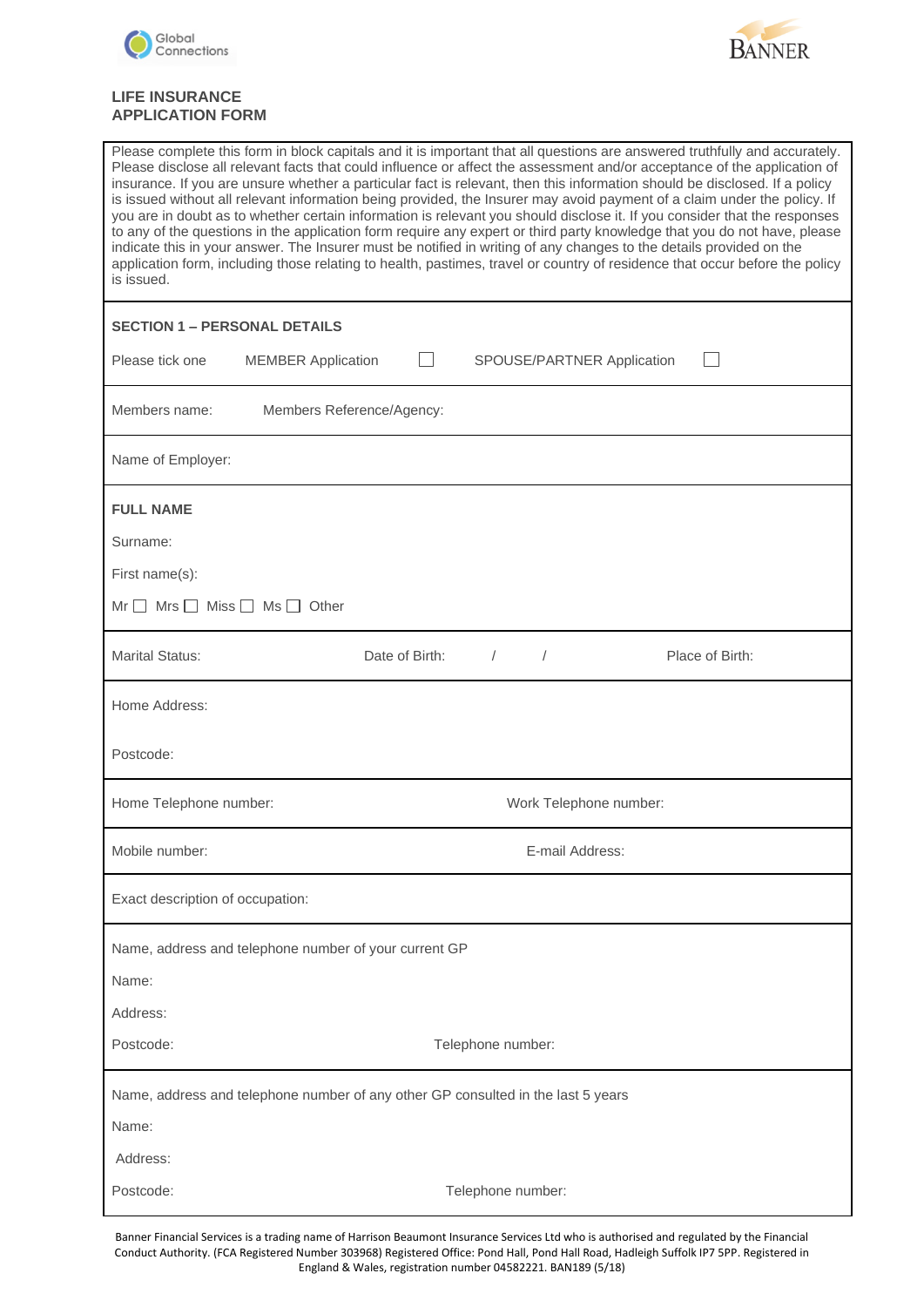#### **SECTION 2 – INSURANCE HISTORY**

1. Has any application for life or critical illness insurance on your life ever been declined, postponed, withdrawn or deemed unacceptable at ordinary rates, or accepted at an extra premium, subject to a debt or other special terms? Please note this also includes any application to join this or any other insurance, individual or group scheme.

| YES <sup>[</sup><br>NO <sub>1</sub><br>(select one only)                                                                                                                    |  |  |  |  |  |  |  |
|-----------------------------------------------------------------------------------------------------------------------------------------------------------------------------|--|--|--|--|--|--|--|
| <b>IF YES</b> , please provide full details and dates and name of insurance company.                                                                                        |  |  |  |  |  |  |  |
|                                                                                                                                                                             |  |  |  |  |  |  |  |
| Have you applied for any form of insurance on your life to any insurance company within the past six<br>2.<br>months, or are you expecting to do so in the next six months? |  |  |  |  |  |  |  |
| YES<br>(select one only)<br>NO I I                                                                                                                                          |  |  |  |  |  |  |  |
| <b>IF YES</b> , please provide full details and advise if a medical examination was performed.                                                                              |  |  |  |  |  |  |  |

### **SECTION 3 – HEALTH AND LIFESTYLE Failure to complete this section in full will result in delays.**

1. What is your height and weight?

| Height | ΠĻ | ins | (or | cms) | Weight | st | lbs (or | kgs) |  |
|--------|----|-----|-----|------|--------|----|---------|------|--|
|        |    |     |     |      |        |    |         |      |  |

2. What is your average weekly consumption of alcohol?

Units\*

(\*A unit is a single pub measure of a small glass of wine, spirits or half pint of beer, lager or cider)

3a. Have you used any form of tobacco products (including nicotine replacement products) in the past 12 months?

Yes **No No (**select one only)

**If yes**, please give details

3b. If you smoke /smoked cigarettes, cigars or a pipe please indicate how many per day.

4. In the past 5 years have you been to your GP for any form of medical consultation, investigation, treatment or advice or are you awaiting these? (For females please include cervical smears/mammograms as applicable).

Yes **No No** (select one only)

**If yes**, please give full details including symptoms, dates and nature of treatment. If necessary please use a separate sheet of paper.

5. Have you ever consulted your GP or any other medical professional for Anxiety, Stress, Depression or any other mental illness?

Yes **No No** (select one only)

**If yes**, please give full details including symptoms, dates and nature of treatment.

Banner Financial Services is a trading name of Harrison Beaumont Insurance Services Ltd who is authorised and regulated by the Financial Conduct Authority. (FCA Registered Number 303968) Registered Office: Pond Hall, Pond Hall Road, Hadleigh Suffolk IP7 5PP. Registered in England & Wales, registration number 04582221. BAN189 (5/18)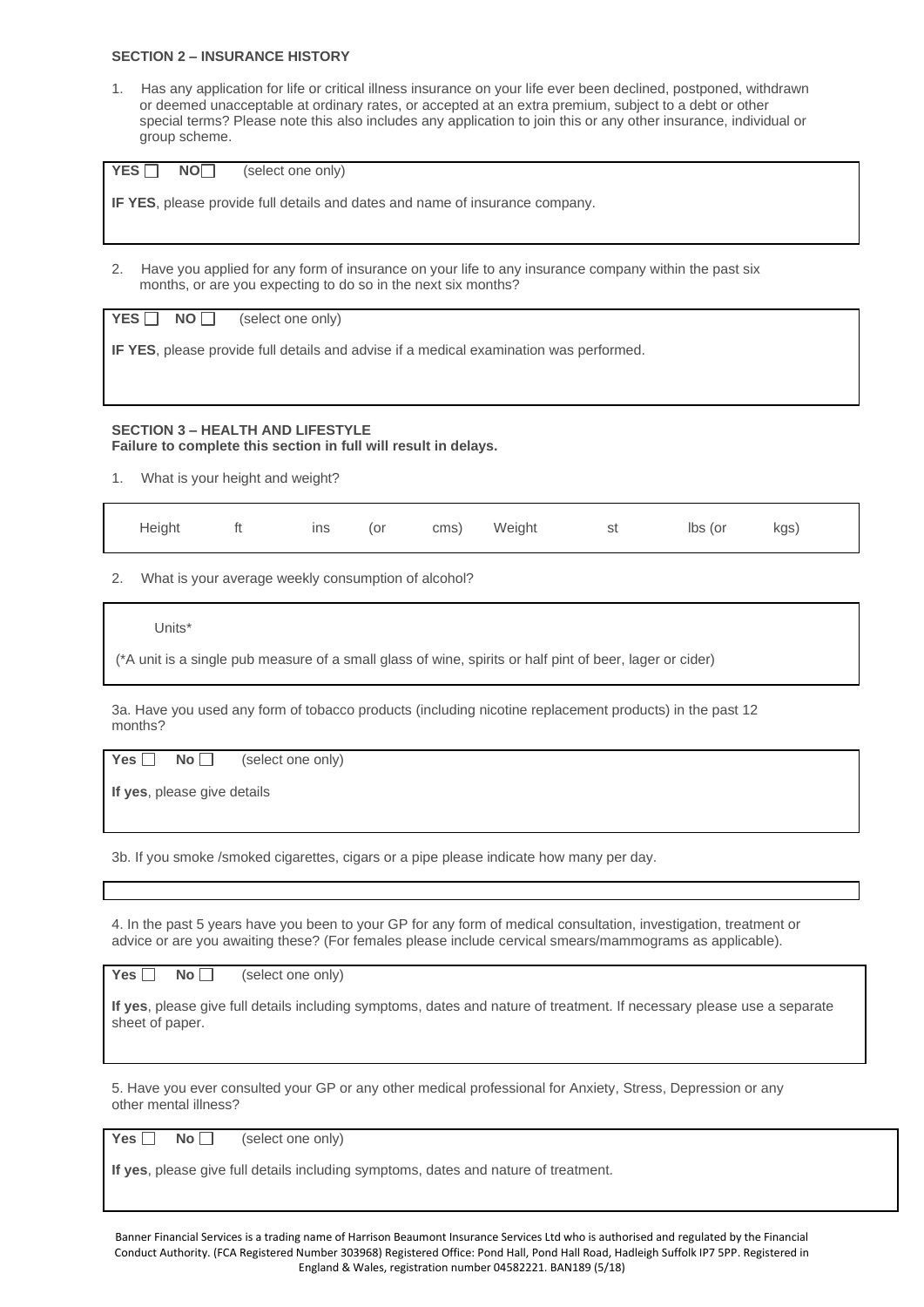6. Have you EVER suffered from any of the following:-

| a. High Blood Pressure, Stroke, or any other disease of the heart/circulatory system | $Yes \Box$ | No          |
|--------------------------------------------------------------------------------------|------------|-------------|
| b. Any cyst, growth, tumour or cancer?                                               | Yes $\Box$ | No          |
| c. Any form of kidney (renal) disease?                                               | Yes        | $No \Box$   |
| d. Any disease or disorder of the eyes                                               | Yes $\Box$ | No          |
| e. Any disease or disorder of the respiratory system including Asthma, Bronchitis    |            |             |
| or Emphysema?                                                                        | Yes I      | $No$ $\Box$ |
| f. Any musculoskeletal disorder, including Back Pain, Sciatica, Whiplash, Rheumatism |            |             |
| or Arthritis?                                                                        | Yes $\Box$ | $No \Box$   |
| g. Any disease/disorder of the digestive system, stomach, pancreas, liver including  |            |             |
| Gastric or Duodenal Ulcer, Irritable Bowel Disease, Colitis, Crohn's Disease,        |            |             |
| Indigestion, Hiatus Hernia or Hepatitis?                                             | $Yes \Box$ | $No \Box$   |
| h. Diabetes?                                                                         | Yes $\Box$ | $No \Box$   |
| i. Any disease/disorder not listed above?                                            | Yes $\Box$ | No          |
| j. Are you currently taking any medication?                                          | Yes $\Box$ | No          |
|                                                                                      |            |             |
| Please see over the page.                                                            |            |             |

If the answer to any of the questions in 6 a - j is YES, please give diagnosis of condition disclosed, dates and details of symptoms, including frequency of symptoms and nature of treatment and time off work. Please confirm whether or not you have fully recovered or if symptoms continue, in the space below. If necessary please use a separate sheet of paper.

7. Have you tested positive for HIV/AIDS or Hepatitis B or C, or been tested/treated for other sexually transmitted diseases or are you awaiting the results of such a test?

 $Yes \n\overline{\phantom{a}}\n$  **No**  $\overline{\phantom{a}}\n$  (select one only)

**If yes**, please give full details

8. Have either of your parents, brothers or sisters died or suffered from Heart Disease, Stroke, High Blood Pressure, Diabetes, Kidney Disease, Cancer, Multiple Sclerosis, Nervous Disorder or any hereditary disease before the age of 65?

Yes **No No (select one only)** 

**If yes**, please give full details of age at diagnosis, relevant dates and information about their current health MUST BE DECLARED to avoid delay with your application.

9. Do you currently or do you intend to take part in any hazardous leisure activities? (For example, Private Aviation, Motor Racing or Mountaineering).

Yes **No No (Select one only)** 

**If yes,** or you are uncertain about any activity, please give details.

Banner Financial Services is a trading name of Harrison Beaumont Insurance Services Ltd who is authorised and regulated by the Financial Conduct Authority. (FCA Registered Number 303968) Registered Office: Pond Hall, Pond Hall Road, Hadleigh Suffolk IP7 5PP. Registered in England & Wales, registration number 04582221. BAN189 (5/18)